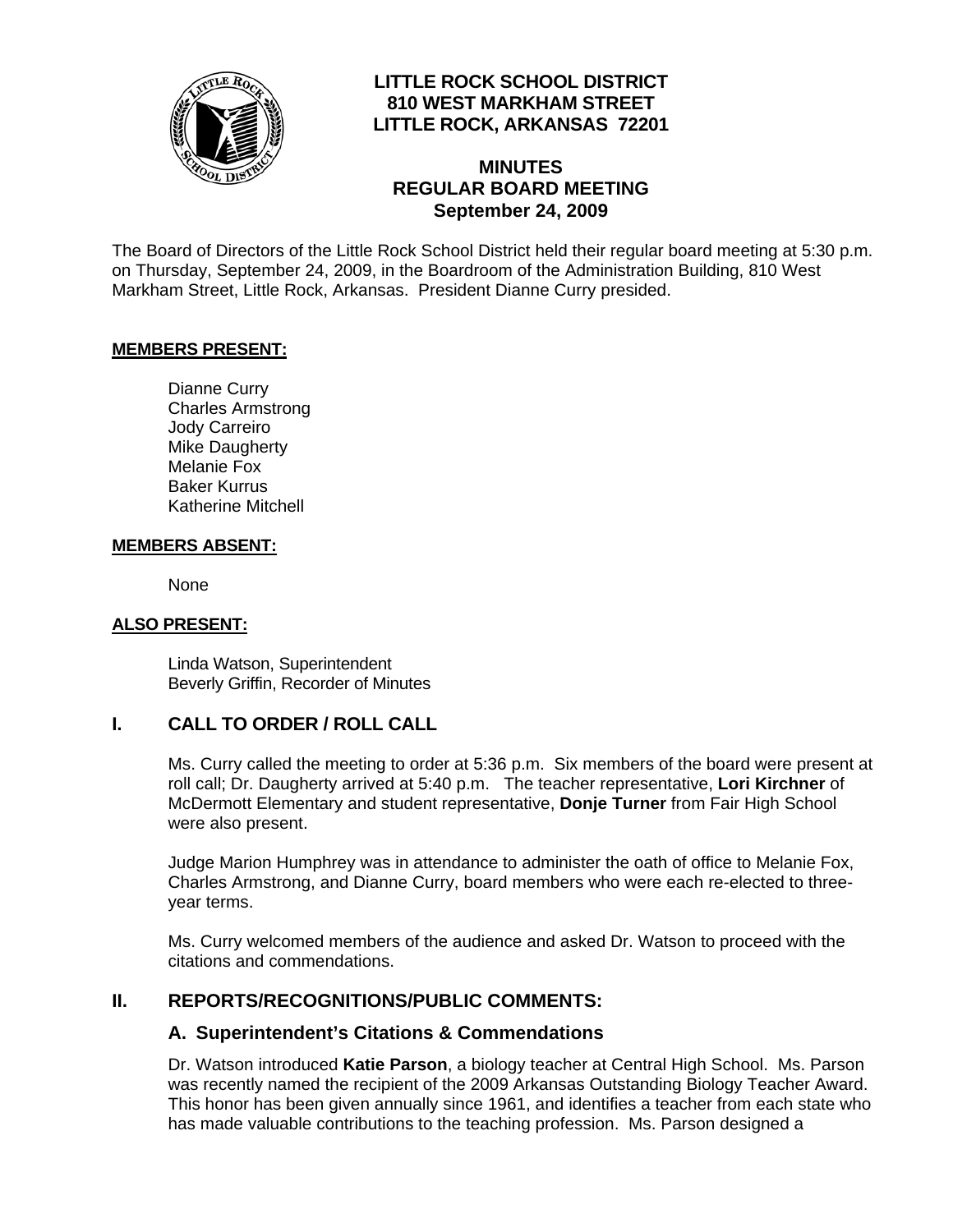400-question "Biology Trivial Pursuit" game for students as an aid in reviewing for the End-of-Course biology exam. In addition, she wrote the curriculum for an oceanography course, which was approved by the ADE, and she assists with the Central Arkansas Regional Science Fair and the Arkansas State Science Fair.

**Roosevelt Harris,** a senior at Hall High School, was elected Governor at Arkansas Boys State this past summer. He is a quarterback for the Hall High Warriors football team, point guard for the basketball team, is the "Warrior" mascot and sings in the school choir.

**Carla Thomasson** and other representatives of *Give a Kid a Chance* were introduced to the Board. *Give a Kid a Chance* is currently in its seventh year in Little Rock and provides school supplies, uniforms and backpacks to students who attend Wilson, Franklin, Wakefield, Otter Creek, Bale, Watson and Stephens elementary schools. This school year approximately 1,600 students received backpacks; 2,500 students received school supplies, and 1,800 students received uniforms. Participating volunteer groups included: St. Andrew's Church, Pulaski Heights United Methodist Church, Fellowship Bible Church, Geyer Springs First Baptist Church and UALR Children's International.

**Lori Jolley** and other members of the *Junior League of Little Rock* were recognized for their annual service project called *Stuff the Bus*. In 2006, *Stuff the Bus* provided back-toschool items for 518 students at Watson Elementary. The program has since grown to include approximately 2,000 students at four schools: Baseline, Geyer Springs, Chicot and Watson. This year the total amount spent on supplies was \$35,000. The Junior League partners in this project with UALR Children's International, Perks.com and Verizon Wireless.

**Sarah Spencer**, President of *Rotary Club 99*, was introduced and recognized for the annual Rotary Club dictionary project. This group provides a dictionary to every third-grade student in the Little Rock School District. The volunteers who deliver the books to each elementary school also read to students and participate in other literacy activities.

**Reggie Merritt** briefly addressed the board regarding the upcoming LRSD United Way fund drive. Employees are encouraged to participate in the annual campaign by signing up for payroll deduction or by making a one-time donation to the United Way.

Ex-officio board representatives for the month of September were **Donje Turner,** student from J.A. Fair High School and **Lori Kirchner**, teacher at McDermott Elementary. They were given certificates of appreciation for their one-month term of service.

### **B. Partners in Education**

**Debbie Milam** announced the annual *ViPS Jane Mendel Reading Day*, which will be held on Tuesday, November 17, 2009. Board members and the public audience were encouraged to sign up to read in one of the district's elementary classrooms. Registration cards were available, and instructions for registering on-line were provided.

One new partnership was announced and recommended for approval:

− **LRSD Parent Involvement Office**, represented by *Kaye Rainey, Reggie Merritt and Leon Adams*, partnering with the **City of Little Rock Community Programs Department**, represented by *Adrian Harris and Barbara Osborne*

Mr. Carreiro made a motion to accept the partnerships, Ms. Fox seconded the motion and it **carried unanimously.**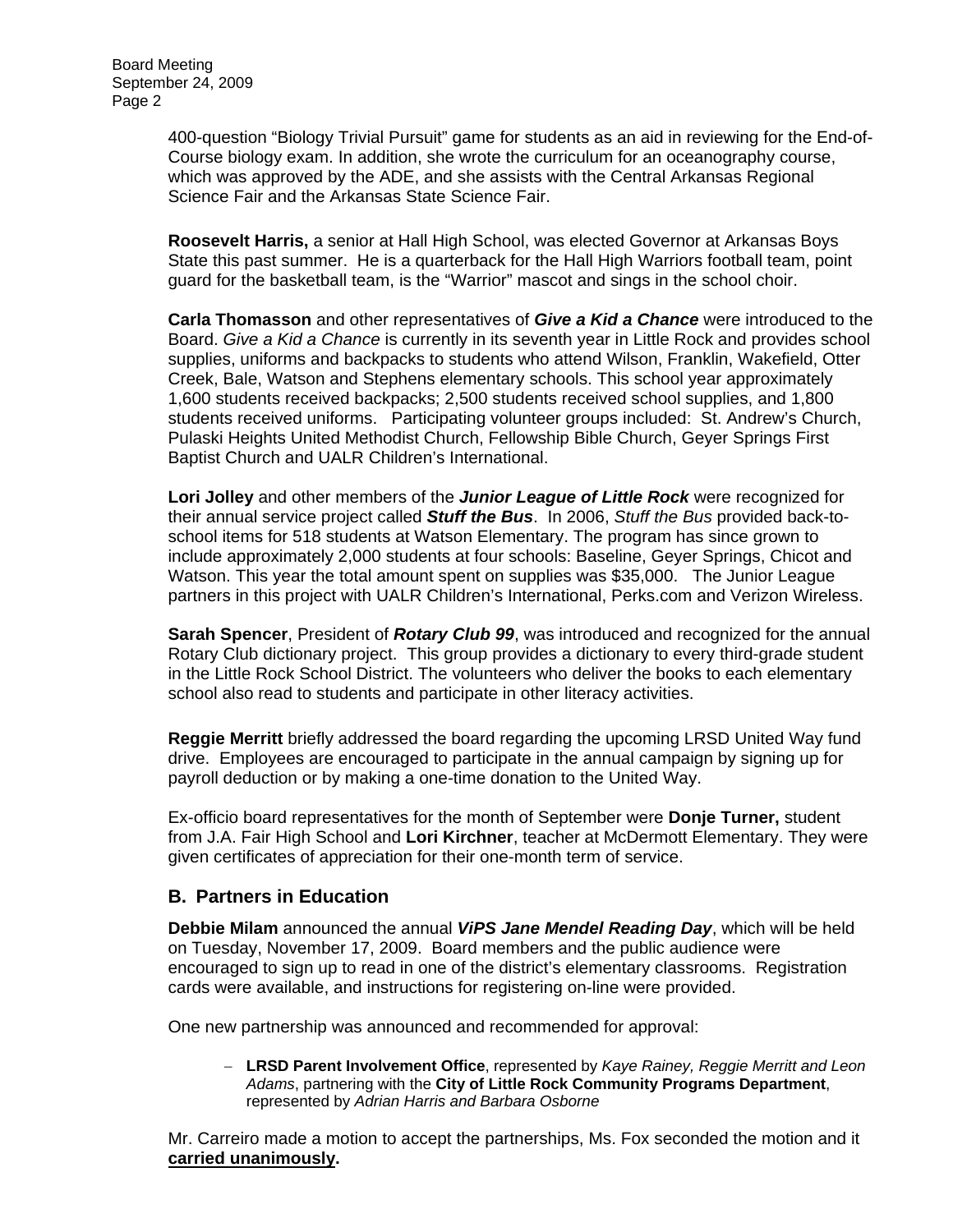### **C. Remarks from Citizens**

**Stephen Green**, student at Episcopal High School, addressed the board as a representative of *Arkansas' Enough is Enough*. He spoke out against teen violence and bullying, and announced an upcoming rally on the steps of the state capitol, October 18, 2009. He encouraged youth in the LRSD to attend the rally, and invited board members and other adults within the LRSD to attend and support efforts to change the attitude of acceptance of violence among young people.

# **D. LR PTA Council**

**Patty Barker** thanked the LRSD and St. Mark Baptist church for hosting the first PTA Council meeting of the year. She also thanked the J. A. Fair choir for their performance and their teacher, Choral Director Keith Hearnsberger, for his efforts in coordinating their participation.

Ms. Barker reported that she and Henri Smothers had attended the very first PTA meeting at the new Woodruff Early Childhood Center, where officers were elected for the current school year. The next PTA Council meeting is scheduled for Tuesday, October 13 at Parkview Magnet High School. New officers and other building level PTA leaders will receive training.

Ms. Barker closed with a reminder about the importance of parental and community involvement and the significant role of parent representatives on district level commissions and committees.

# **E. Little Rock Classroom Teachers Association**

**Teresa Gordon**, vice president of the LRCTA, addressed the board and announced that Ms. Kohler was attending a meeting in Washington, DC. Ms. Gordon introduced members of the CTA who were present, including members of the negotiations team.

Ms. Gordon reported that she had attended the Strategic Planning Commission meeting and the Central High School open house. She expressed appreciation for Ms. Rousseau and her efficient and effective management of the school. She reminded the audience that the opening ceremonies for the new field at Quigley Stadium would be held at the Central football game Friday night, and she invited the audience to attend the pre-game tailgate party.

# **IV. REPORTS AND COMMUNICATIONS**

### **A. Remarks from Board Members**

**Dr. Mitchell** reported that she had visited Booker Elementary School on the national day of service and had read to a classroom of students. She expressed pride in that the school was very inviting and the classroom teachers were pleasant and focused on instruction. Dr. Mitchell further reported that the students were attentive and polite, and that Principal Carson had assured her that they have the resources needed to serve their students.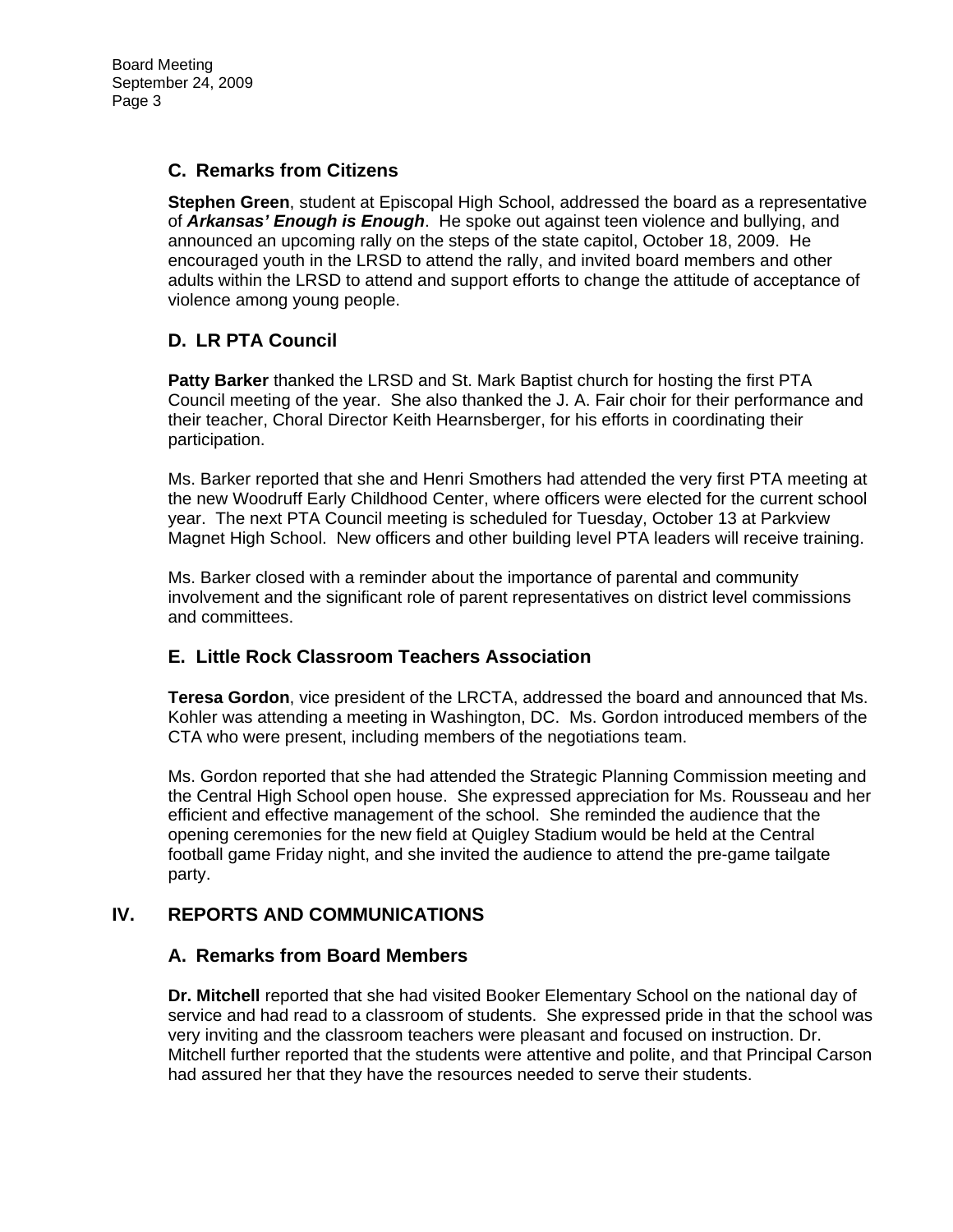Dr. Mitchell had attended the Strategic Planning Commission meeting, the recent Project Graduation seminar, and forums recognizing the 52<sup>nd</sup> anniversary of the desegregation of CHS. She closed by encouraging parents to attend the upcoming parent institute on Saturday, October 3. She asked her fellow board members to consider inviting the Arkansas School Boards Association to hold a session in the LRSD on board governance in order to become better, more effective board members.

**Ms. Fox** reported that she had also attended the Strategic Planning Commission meeting. She thanked Stephen Green for his comments earlier in the meeting on prevention of youth violence, and she thanked Ms. Curry for serving as president for the past year.

**Mr. Carreiro** also thanked Ms. Curry for the work she had done as board president. He reported that he had attended an elementary, middle and high school open house, and that he was happy to see participation by parents, students and teachers. He encouraged parents to stay in touch with their principals, teachers and others in the schools and to be involved in school activities.

**Mr. Armstrong** reported that he had attended the Romine open house and that he was pleased to see attendance improved over previous years. He had received a welcoming reception from the parents and he continued to encourage parents and others in the community to become in involved in the public schools. He also encouraged attendance at the upcoming parent institute.

**Dr. Daugherty** thanked Dr. Watson and staff for the flu prevention strategies that had been on-going since the outbreak of the flu in the district. He noted that building staff had been working overtime including nights and weekends to wash walls, doorknobs, computers, desks and other surfaces to help prevent the spread of the flu virus.

**Mr. Kurrus** reported that he was excited about the open house at Central. He reported that the school looks beautiful and that Central has exceptional teachers who take pride in their school and their students. He encouraged listeners to visit Central and to become active in what goes on in their schools. He invited the audience to attend the Tiger tailgate party on Friday night and to attend the game and opening of the new field.

**Ms. Curry** thanked Stephen Green for his comments and for his efforts to reduce violence in our schools and community. She reported that she had attended a middle and high school open house. She encouraged parents who were unable to attend open house to go visit the school at another time and to meet their child's teacher and principal. She thanked Ms. Elston for the recent graduation summit, and she encouraged school administrators to track achievement at the middle school level where we seem to lose the most students. She closed by encouraging the Cloverdale students to read 25 books this year.

# **A. Legal Update**

Mr. Heller reported briefly, stating that he was still in the process of preparing reports for submission to the state on the proposed desegregation settlement. He has been working with Mr. Bailey to compile a financial report to demonstrate the impact of various settlement scenarios and proposals. The state's attorney, Scott Richardson, was present.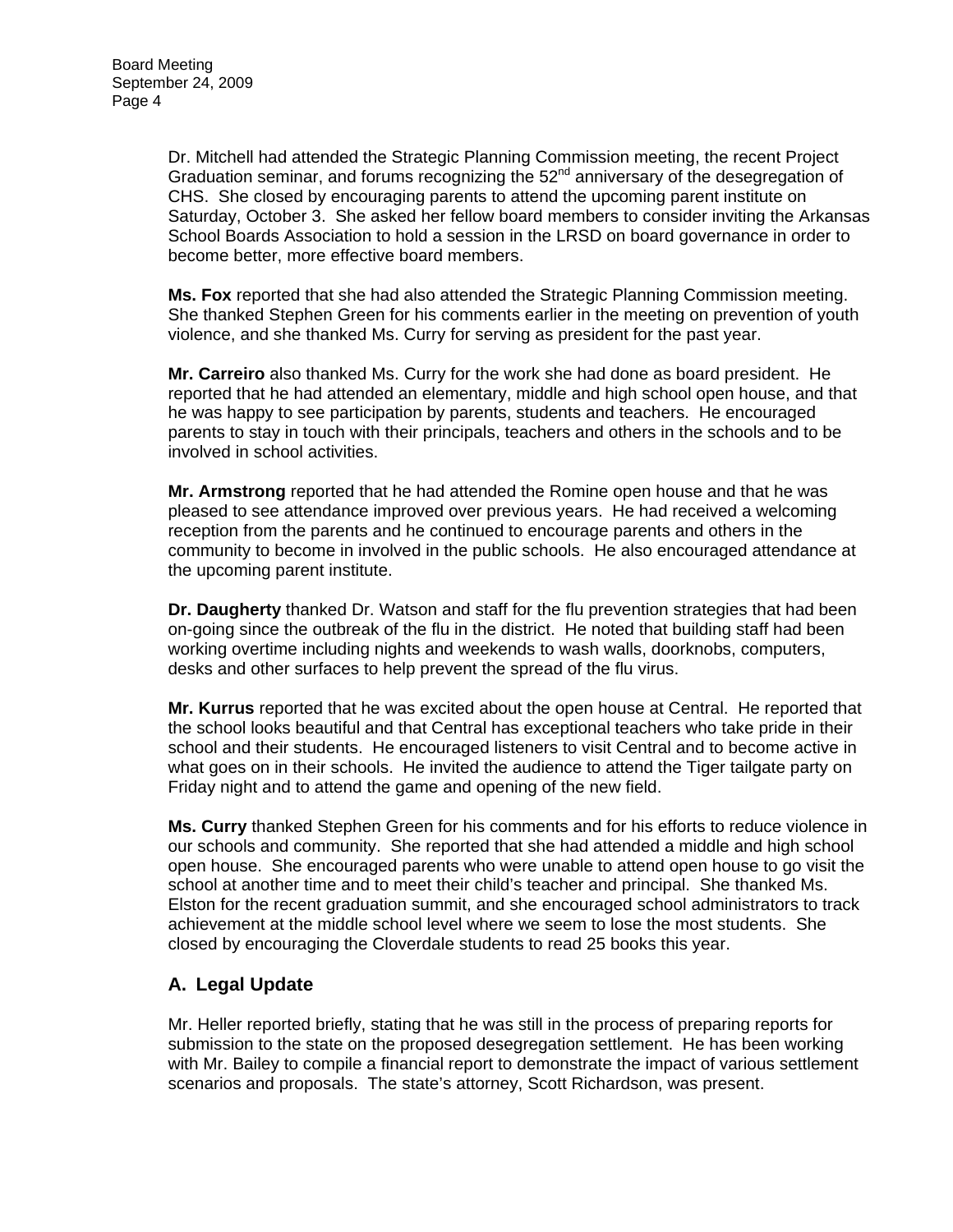Mr. Heller reviewed additional information on the impact of charter schools on the LRSD and the state's continued practice of approving charter schools without regard to the future of the district. He also reported that the ADE had refused to provide information regarding former LRSD students who are currently attending charter schools. It was believed that this information should be made available under the freedom of information act, but that a similar problem was encountered when trying to gain information on former students from the Pulaski County School District. Additional information will be reviewed one-on-one with board members over the next week, and a recommendation will be provided for the board's consideration within a few weeks.

Mr. Heller closed with a reminder that the first hearing before Judge Miller would be held on September 30 at the federal courthouse. Board members were welcome, but not required to attend.

## **B. Budget Update**

No report.

## **C. Internal Auditors Report**

Mr. Becker's report was provided in the agenda. No additional information was requested.

# **V. APPROVAL OF ROUTINE MATTERS**

# **A. Election of Officers**

As specified in LRSD Board Policy BDA, Board Organizational Meeting, the Board reorganizes annually at its first regular meeting after the annual school election. "At this meeting, the Board will elect a president, a vice president, and a secretary from its members."

The floor was opened for nominations for the office of Secretary: Dr. Daugherty nominated Mr. Carreiro. After no additional nominations, Dr. Daugherty moved the nominations be closed and moved that Mr. Carreiro be elected by acclamation. Ms. Fox seconded the motion, and it **carried unanimously**.

The floor was opened for nominations for the office of Vice President: Ms. Curry nominated Ms. Fox. After no additional nominations, Dr. Daugherty moved the nominations be closed and moved that Ms. Fox be elected by acclamation. Mr. Kurrus seconded the motion, and it **carried unanimously**.

The floor was opened for nominations for the office of President. Dr. Mitchell nominated Mr. Armstrong. No other nominations were offered, and Dr. Daugherty moved to close the nominations. Ms. Fox moved to elect Mr. Armstrong by acclamation. Dr. Mitchell seconded the motion and it **carried unanimously**.

# **B. Board Disbursing Officers**

Arkansas Code 6-13-618 requires the Board of Directors to designate, by resolution adopted by majority vote, one of its members to serve as the primary Board disbursing officer of the District and one as an alternate Board disbursing officer in the absence of the primary Board disbursing officer.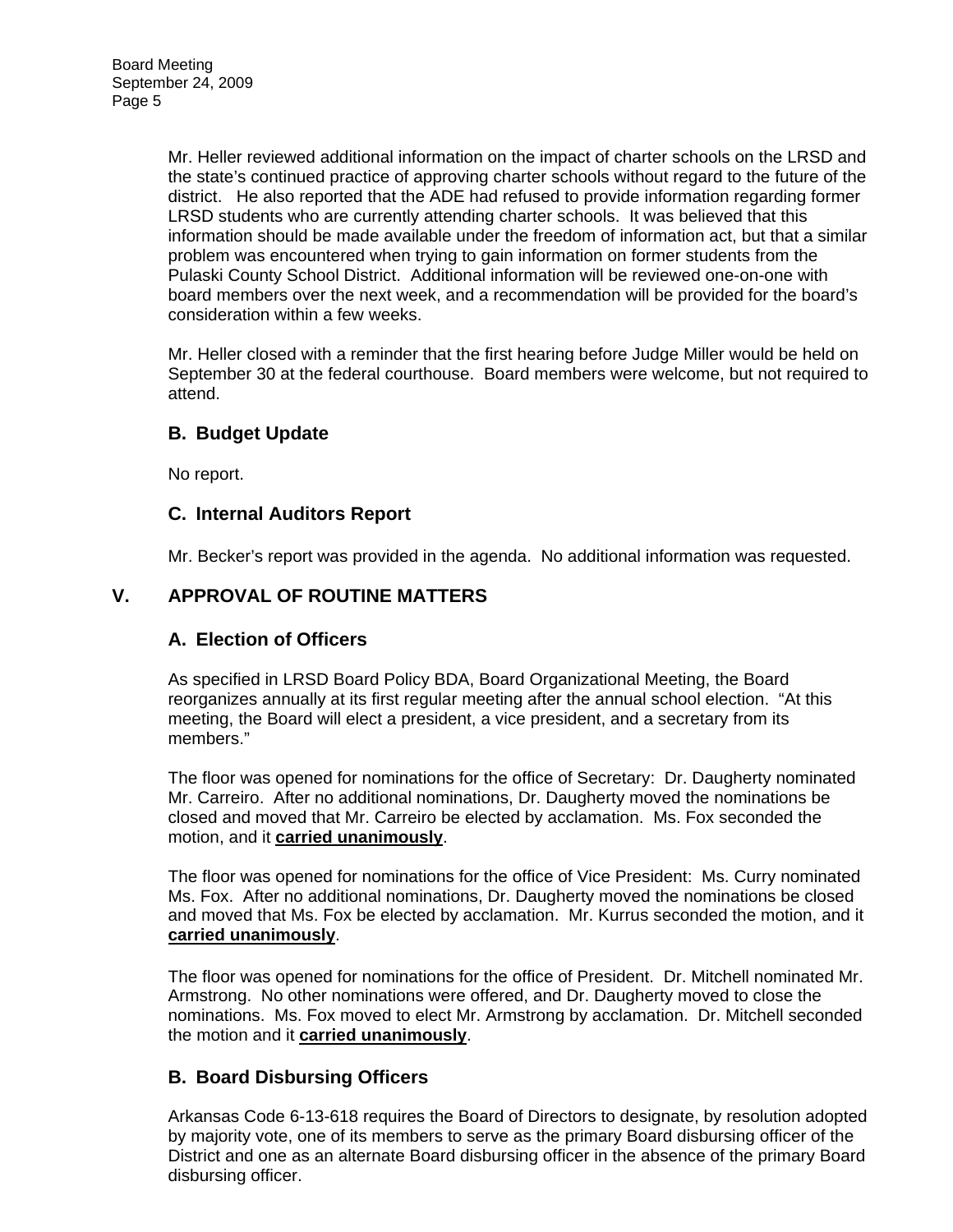The administration recommended approval of a resolution to appoint the President and Vice-President as the district's disbursing officers. Dr. Mitchell moved to approve the recommendation, Dr. Daugherty seconded the motion and it **carried unanimously**.

# **C. Donations of Property**

The Board was asked to approve the acceptance of recent donations to the District. Donje Turner, student ex officio, read the listed donations.

Dr. Mitchell made a motion to accept the donations as listed; Ms. Fox seconded the motion, and it **carried unanimously.** Donations are listed in the following chart:

| <b>SCHOOL/DEPARTMENT</b>        | <b>ITEM</b>                                                                                          | <b>DONOR</b>                                                |
|---------------------------------|------------------------------------------------------------------------------------------------------|-------------------------------------------------------------|
| <b>Chicot Elementary School</b> | \$85.00 cash to the Early Childhood<br>Program to purchase play dough                                | Mr. & Mrs. Carl Jones. Elizabeth<br>Jones, and VBS Missions |
| <b>Williams Magnet School</b>   | Playground equipment and two tire<br>swings for the intermediate<br>playground, valued at \$8,500.00 | Williams Magnet PTA                                         |

**DONATIONS**

## **D. Minutes**

Minutes from the regular board meeting of August 27, 2009, were presented for the board's review and approval. Dr. Mitchell moved to approve the minutes as submitted; Ms. Curry seconded the motion and it **carried unanimously**.

# **VI. BOARD POLICY AND REGULATIONS REVIEW**

# **A. First Reading: Policy BEDB – Agenda**

Board Policy BEDB, was first adopted in 1999 and revised in 2001. This policy details how board meetings are organized and conducted. At the request of the board, the proposed policy revision would provide an option to present new partnerships, conduct public recognition, and announce superintendent's citations and commendations during the monthly agenda meeting. Required action to approve new partnerships would be conducted at the regular meeting. One minor change was requested prior to return for second reading approval: in the third paragraph of the policy it was requested that wording be changed from "may be scheduled" to "will be scheduled." Mr. Carreiro moved to approve the revised policy on first reading. Dr. Daugherty seconded the motion and it **carried unanimously**.

# **B. First Reading: Policy KC – Community Truancy Board**

The Board requested development of a policy to support a collaborative approach to addressing truancy issues in the Little Rock School District. As a result, policy KC was developed to address and incorporate participation by parents and various community entities who serve the young people in Little Rock. Dr. Watson reported that she had appointed Reginald Merritt, Coordinator of Safe and Drug Free Schools and Dropout Prevention, to work with volunteers from various community groups in order to establish a working committee.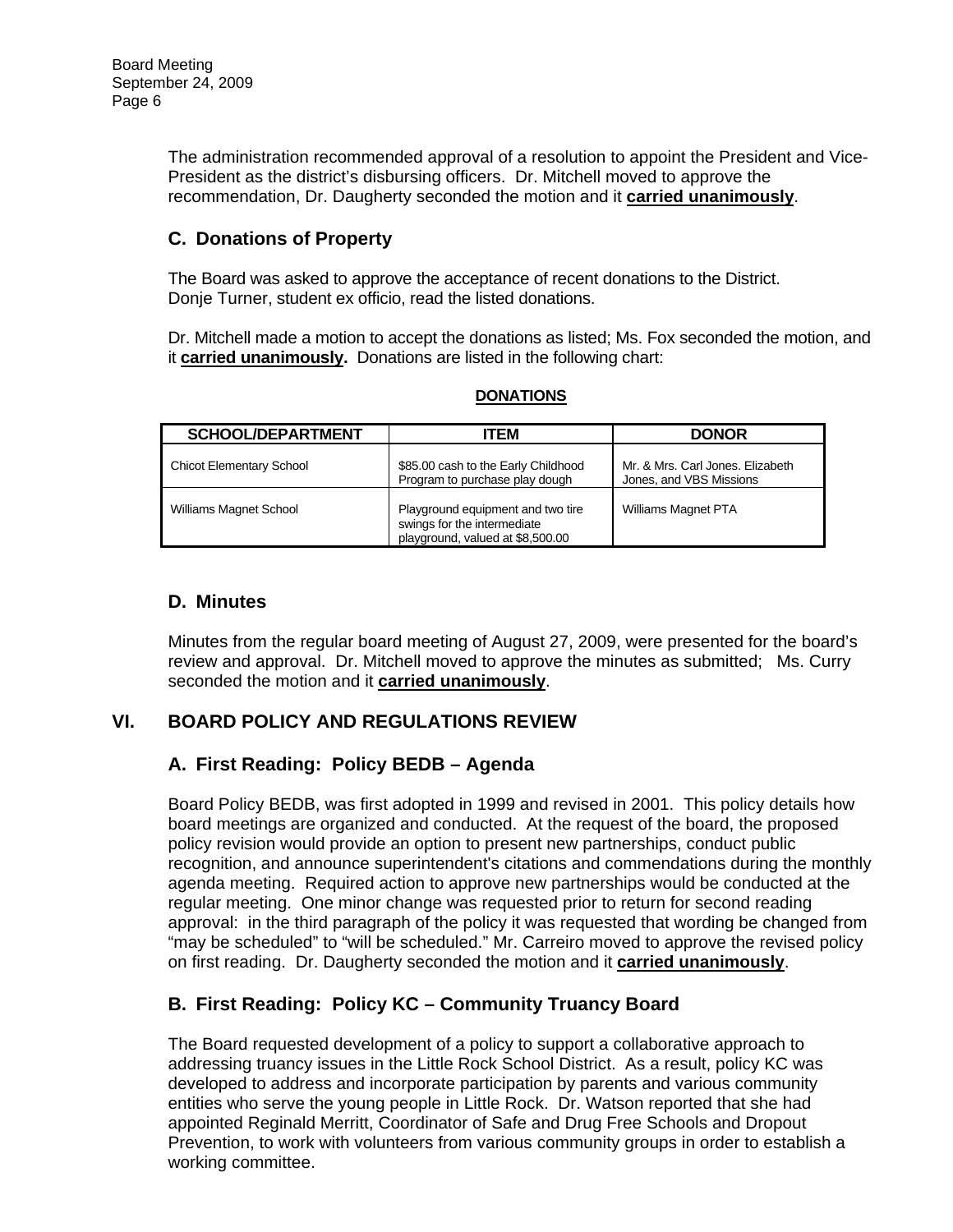Dr. Watson was asked to read the proposed policy. It was reported that several community entities had expressed support including the city manager's office, the Little Rock police department, the Pulaski County sheriff's department and the Department of Health and Human Services. Dr. Daugherty made a motion to approve the policy on first reading. Ms. Curry seconded the motion and it **carried unanimously**.

### **C. Second Reading: Policy KBA – Title I District Wide Parental Involvement Policy and KBA-R Regulation**

Revisions to Policy KBA, Title I District Wide Parental Involvement, were proposed to ensure alignment and compliance with state and federal parental involvement laws. Dr. Daugherty moved to approve the revisions on second reading. Ms. Fox seconded the motion and it **carried unanimously.**

## **VII. ADMINISTRATION**

**A. Appeal of Open Enrollment Charter School – Friends Academy of Health & Environmental Sciences** 

### **B. Appeal of Open Enrollment Charter School – LR Urban Collegiate Public Charter for Young Men**

Mr. Heller reported to the board regarding his recommendation to oppose the creation of new charter schools within the LRSD. Both of the charter school proposals before the board had been considered and opposed by the Pulaski County Special School District. Their objections had been submitted to the ADE for many of the same reasons the LRSD has raised, including the negative effect of recruiting students from the existing public school districts and the possible effect on the Pulaski County District's continuing efforts to achieve unitary status.

Mr. Heller stated his firm belief that the Arkansas Department of Education should suspend the approval of any additional charter schools until the unitary status of the PCSSD has been determined. He offered suggestions for conditions that might lessen the impact on the district's desegregation efforts, enrollment, and financial status, including but not limited to recruitment of students of lower socio-economic groups, inclusion of special education and special needs students, and provision of transportation.

In response to questions from the board, Dennis Glasgow stated that he didn't believe there was anything included in either of the charter applications that could be considered new, different or innovative from what the LRSD already provides. In addition, he expressed concern that neither of the proposals included a formal literacy program or any indication as to how they would meet the needs of students who don't meet the high achievement goals expected by creators of the proposals. He reported that the applications stated students would receive experiential learning, but that much of the instruction would be by computerbased programs.

Mr. Kurrus and Dr. Mitchell also expressed concerns regarding the proposal including the limitation of one proposal to serve only males, the conditions placed on enrollment, and the state's continuing to approve charter schools without regard for the local school district's best interests.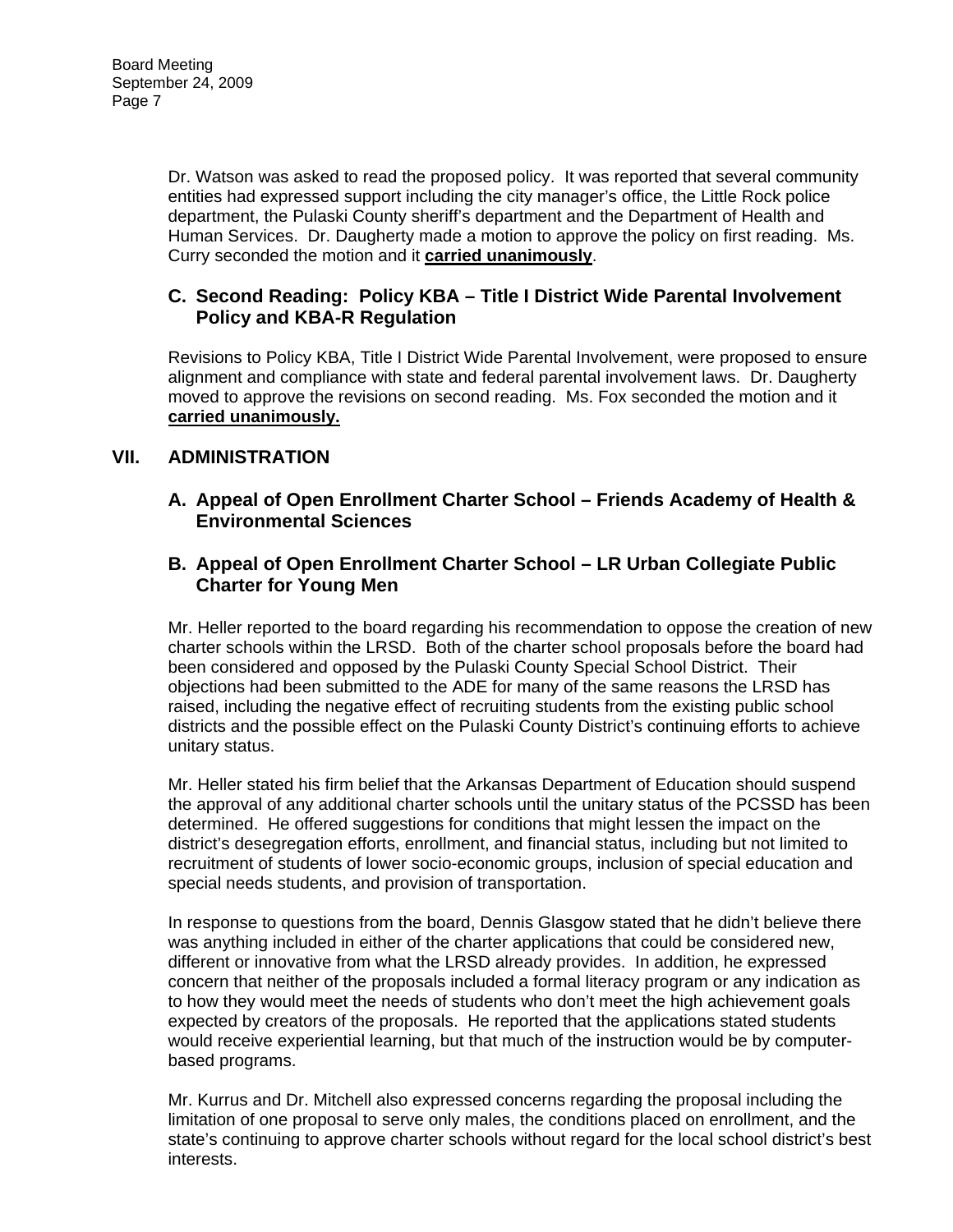In response, Mr. Heller agreed and stated that the local school districts still have a legal obligation to maintain a desegregated school system and abide by the desegregation plans which brought us to unitary status. When high-achieving students are removed from the LRSD and enrolled at charter schools, the remaining students are those whose educational needs are more difficult and more expensive to meet.

Dr. Watson reminded the board that they were required by the ADE to vote separately on each charter proposal and to provide findings and considerations to the state board of education. The district's response is due to the ADE on or before September 30, and the applicant has a right to appeal within thirty days. The applications would then be considered at the November or December state board meeting.

Mr. Carreiro moved to approve the recommendation to send a negative impact statement to the ADE in opposition to the *Friends Academy of Health & Environmental Sciences*. Ms. Fox seconded the motion and it **carried unanimously**.

Mr. Carreiro moved to approve the recommendation to send a negative impact statement to the ADE in opposition to the *LR Urban Collegiate Public Charter for Young Men*. Ms. Curry seconded the motion and it **carried unanimously**.

## **VIII. GOVERNMENT AND PUBLIC AFFAIRS**

## **A. Resolution in Support of Renaming City Street**

The City of Little Rock is in the process of renaming Taylor Loop West to LaMarche Drive, which affects the street address of the new Don Roberts Elementary School. The board was asked to adopt a resolution in support of this renaming prior to the opening of the new school. Dr. Daugherty moved to approve the resolution as presented. Ms. Fox seconded the motion and it **carried unanimously**.

# **IX. EDUCATIONAL SERVICES**

### **A. Grant Proposal: Enhancing Education Through Technology**

The Arkansas Department of Education (ADE) released the Enhancing Education Through Technology (EETT) grant competition with a due date of October 1, 2009. These grants are made available for the purpose of improving student academic achievement through the effective integration of technology.

Through the grant, the administration hopes to improve student achievement through the use of technology; to assist every student to become technologically literate by the end of the eighth grade; and to encourage the effective integration of technology. The district proposes to offer extensive professional development opportunities for fourth through eighth grade teachers over the course of one school year. The board was asked to approve the submission of the grant application. If awarded, the grant would provide approximately \$138,191 for one year. Dr. Mitchell moved to approve the recommendation; Dr. Daugherty seconded the motion and it **carried unanimously**.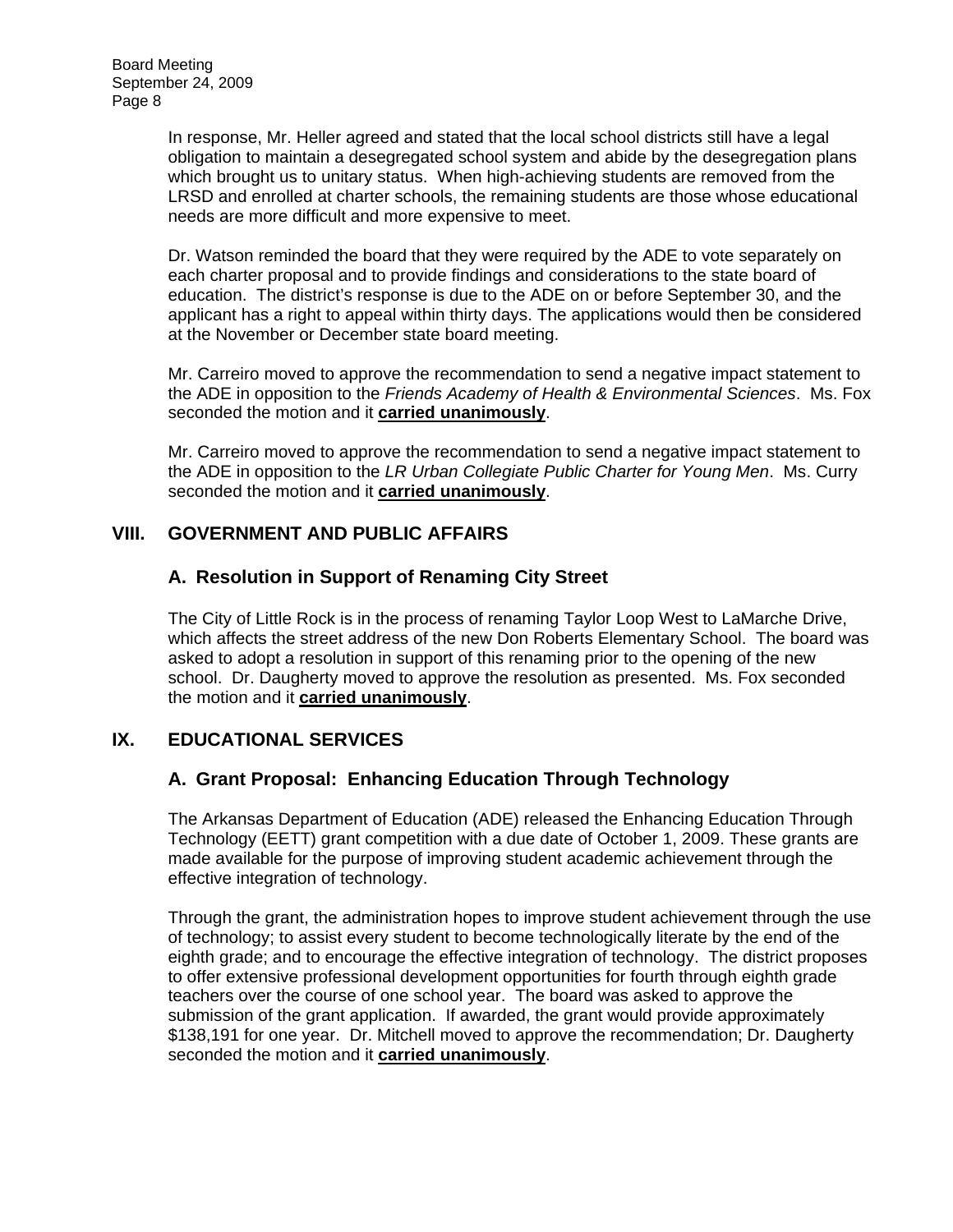## **B. LRSD Secondary Literacy**

The LRSD Secondary Literacy program was redesigned for the 2009-2010 school year to ensure that student needs are being met and that strategies are in place to improve achievement.

Suzi Davis and Carol Carter provided an overview by PowerPoint presentation on the district's secondary literacy program. Quenton Suffren with The Learning Institute reviewed their website and demonstrated the data available to teachers and administrators through that online tool.

## **C. The Learning Institute – Periodic Assessments and Systematic Reporting**

The board was asked to approve renewal of the contract with The Learning Institute (TLI) of Hot Springs. This partnership began in 2007 in an effort to improve academic achievement through a periodic assessment program, SOAR. The Institute provides immediate feedback through a variety of reporting services on the TLI Web Portal so that teachers and administrators can take the "academic pulse" of their classrooms and schools on a regular basis. Ms. Fox moved to approve the administration's recommendation; Dr. Daugherty seconded the motion and it **carried unanimously.**

## **X. STUDENT SERVICES**

### **A. Discussion: Criteria for Establishing Roberts Elementary Attendance Zones**

The administration was directed by the Board to develop criteria for drawing attendance zones for the new Don Roberts Elementary School. Board Member Kurrus provided input and has made some suggestions for additional discussion including:

- − Geography of the area
- − Current number of existing LRSD students in the area
- − Existing general demographics
- − Future demographics
- − Neighborhood and subdivision
- − Location and utilization of other LRSD facilities
- − Safety and security
- − Diversity
- − Special geographic factors

Dr. Watson reported that she would be working with the staff to develop a recommendation for the board to review at the next agenda meeting. It was anticipated that action to approve the recommendation could be taken at the October board meeting.

*The board took a brief recess at 8:20 p.m. and returned at 8:30 p.m.*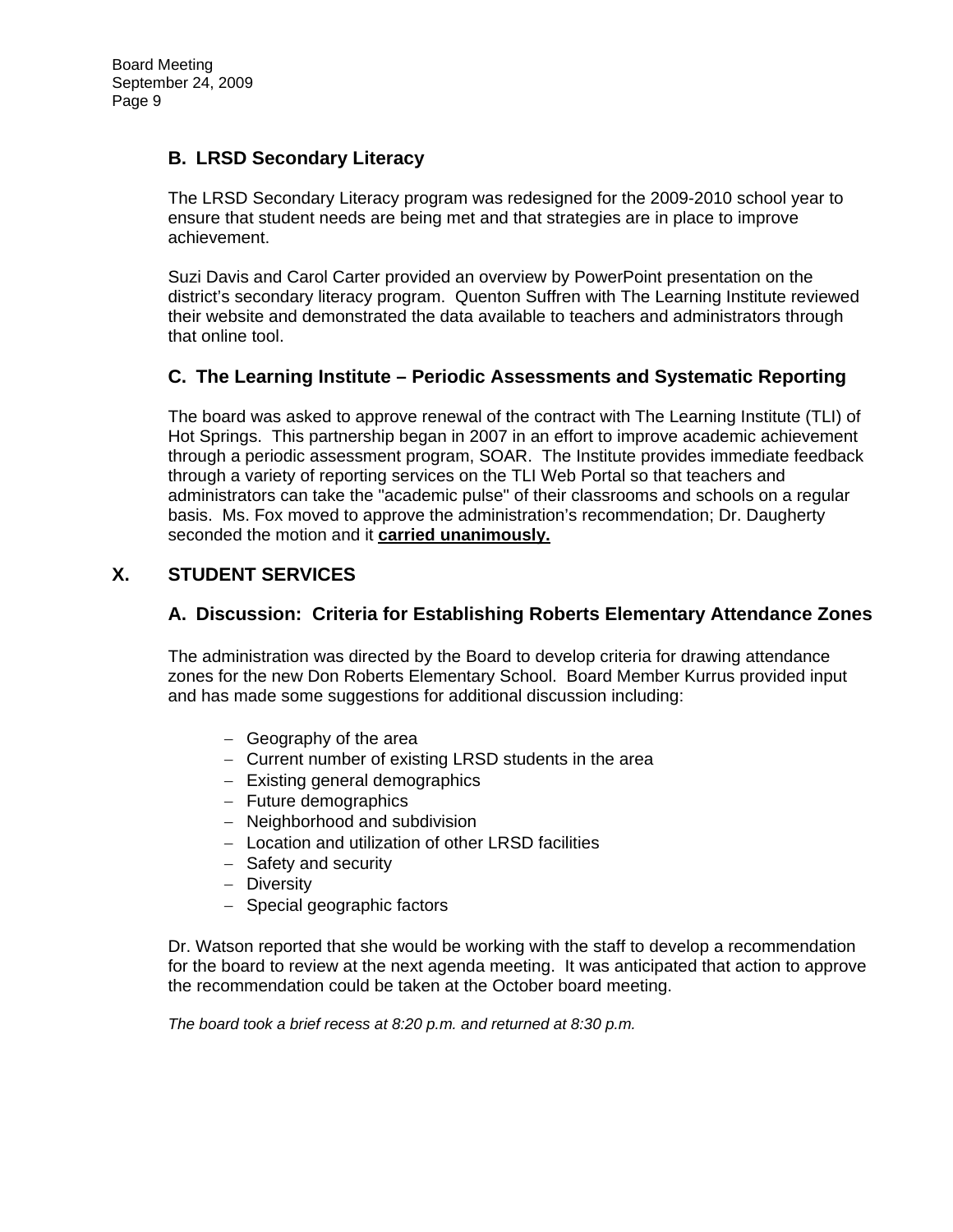## **XI. HUMAN RESOURCES**

### **A. Approval of the 2009-2011 Professional Negotiated Agreement for Little Rock Classroom Teachers**

The 2009-2011 negotiated agreement for Little Rock Classroom Teachers was provided for the board's review. The administration recommended approval. Dr. Mitchell moved to approve the contract and Dr. Daugherty seconded the motion. It **carried unanimously**.

## **B. Personnel Changes**

Routine personnel matters were printed in the board's agenda. Mr. Carreiro moved to approve the recommendations as presented. Dr. Daugherty seconded the motion and it **carried unanimously**.

In addition to routine staffing changes, three of the school improvement specialists were presented for approval. *Phillip Clark, Iciphine Jones* and *James Jennings* were recommended to fill the positions of school improvement specialist.

Dr. Mitchell moved to approve the recommendations, Dr. Daugherty seconded the motion and it **carried unanimously**. In follow up discussion, it was noted that the specialists will provide monthly reports to the superintendent's cabinet, but will also report quarterly to the board.

# **XII. FINANCE & SUPPORT SERVICES**

### **A. 2009-2010 Budget**

In accordance with Arkansas law, the District's 2009-2010 Budget must be approved by the Board of Directors and submitted to the Arkansas Department of Education no later than September 30, 2009. On August 13, 2009 the Board held a work session to review the preliminary budget data. Mr. Bailey was present to review the final budget and respond to any questions from the board.

Ms. Fox expressed concerns about several aspects of the budget including total administrative costs, federal budget details, Title I and Reading First position funding. She stated that she had voiced her concerns in January and had asked for the administration to place higher priority on budgeting to address the district's academic shortcomings and reduce central administrative costs. She did not feel that these concerns and priorities were given sufficient consideration in the budget development.

Mr. Kurrus asked that the administration accelerate the process and end the "cart-before-thehorse" method of creating a budget. He expressed concerns about the reorganization of the administration, and the difference between the ways salary increases are calculated on the teacher salary schedule vs. the administrative salary schedule.

Dr. Watson asked board members to conference with her and Mr. Bailey to review which administrative costs are still of concern and to provide insight on what they would like to have included in the budgeting procedures.